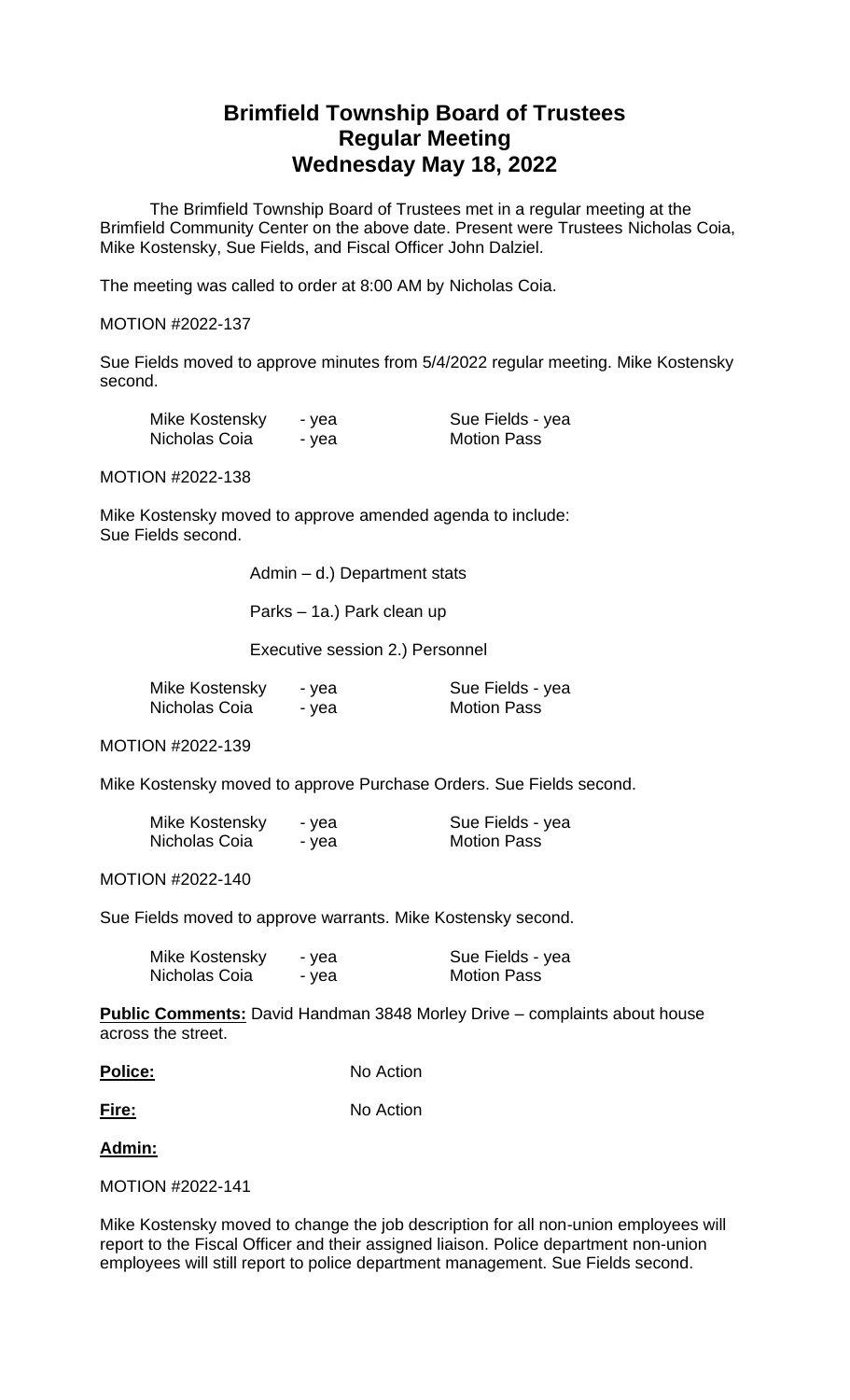| Mike Kostensky | - yea |
|----------------|-------|
| Nicholas Coia  | - no  |

Sue Fields - yea Motion Pass

MOTION #2022-142

Nicholas Coia moved to have Brian Gardner and Chief Roy Mosley prepare 3 proposals for website development/rebuild and bring to the board for discussion. Mike Kostensky second.

| Mike Kostensky | - yea | Sue Fields - yea   |
|----------------|-------|--------------------|
| Nicholas Coia  | - yea | <b>Motion Pass</b> |

## **Zoning:**

MOTION #2022-143

Mike Kostensky moved to approve the 5/10/2022 Brimfield Township zoning fees schedule effective 5/18/2022. Nicholas Coia second.

| Mike Kostensky | - vea | Sue Fields - yea   |
|----------------|-------|--------------------|
| Nicholas Coia  | - yea | <b>Motion Pass</b> |

## **RESOLUTION NO. 144-2022 A RESOLUTION ENGAGING COUNSEL TO ASSIST WITH MAPLECREST INDUSTRIAL ROAD PROJECT**

Nicholas Coia moved to adopt the following resolution:

Whereas, Brimfield Township ("the Township") has been working cooperatively with Maplecrest, LLC ("Maplecrest") and its affiliates including Brimfield Development, LLC, and with the Portage County Engineer and several State of Ohio agencies, all to develop an area generally known as the Maplecrest Industrial Park, and

Whereas, to facilitate continued economic development in the Industrial Park area, the Township has entered into a tax increment financing agreement with Maplecrest, and has further applied for and obtained funding from two State of Ohio agencies in the sum of \$700,000, for improvement and extension of Maplecrest Parkway, to accommodate such economic development, and

Whereas, time is of the essence, as new development has been contracted to occur along the as yet unbuilt Maplecrest Parkway extension, and

Whereas, to assist and advise the Township with respect to agreements and documents with respect to all of the foregoing, it is necessary to retain counsel, and

Whereas, the Township is aware that such counsel will be paid for or payment to such counsel will be reimbursed from the proceeds of the tax increment financing agreement aforesaid, and or 629 and ODOT grant funds and any overage will be paid by Maplecrest LLC

Whereas, the Township has identified Terrence L. Seeberger, of the law firm Stark & Knoll, as an attorney qualified to assist, said qualifications including representation of the Village of Navarre, Village of Strasburg, and Strasburg-Franklin Joint Economic Development District with respect to economic development and infrastructure construction issues in particular, and further representing Lawrence Township (Tuscarawas County) generally, and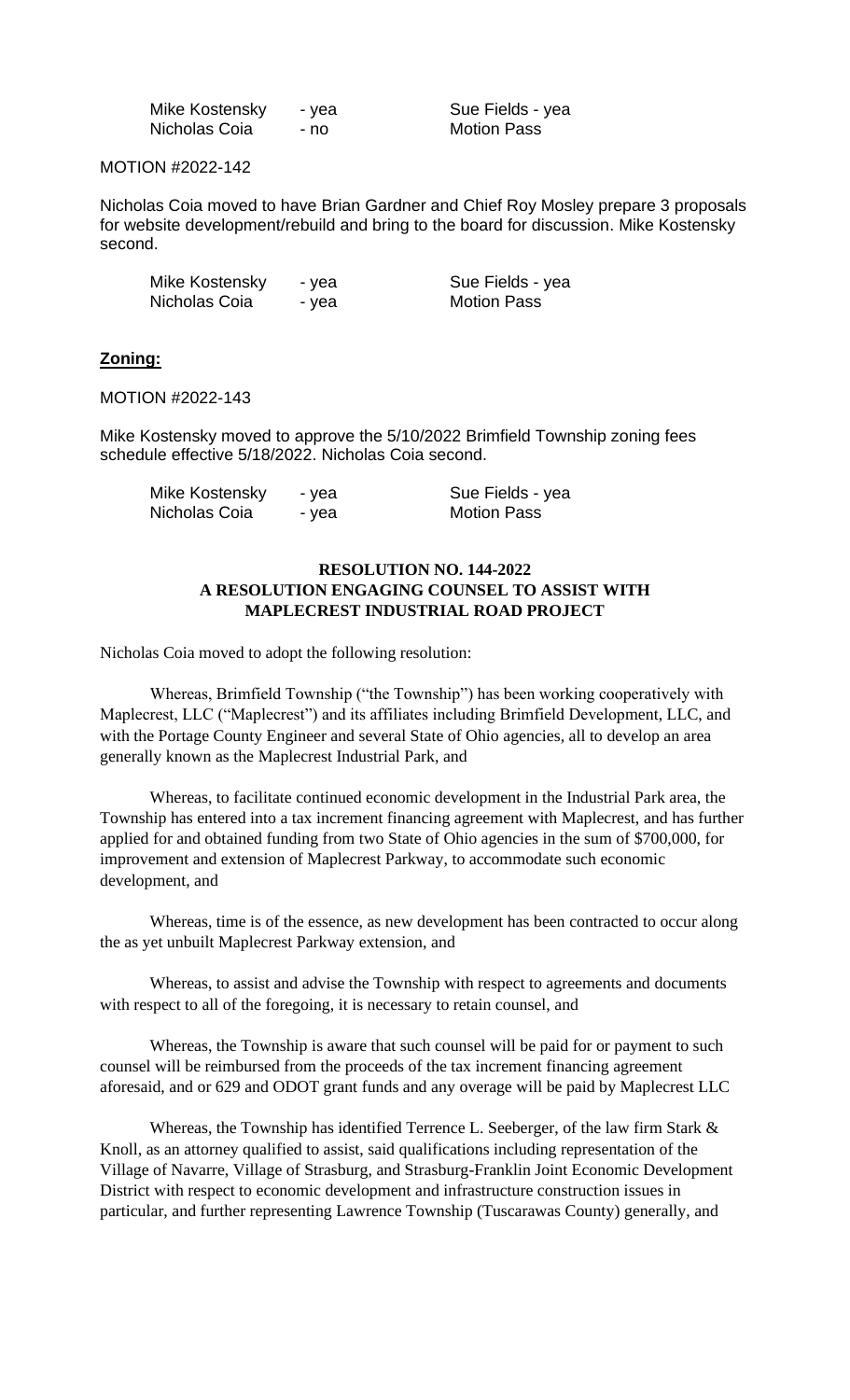Whereas, the Township has been advised that Mr. Seeberger has represented and currently represents Maplecrest affiliates, and that Maplecrest and its affiliates have waived any conflict arising out of this engagement, and

Whereas, the Township also waives any conflict arising out of this engagement, understanding that Mr. Seeberger will not represent either Maplecrest or Brimfield Development or any related entity with respect to Brimfield Township matters, and

Whereas, the Township recognizes that due to the urgency of the Maplecrest Parkway extension project, Mr. Seeberger has begun the work necessary for the representation that is the subject of this Resolution, which work is compensable, and

## NOW THEREFORE, BE IT RESOLVED BY THE BOARD OF TRUSTEES OF BRIMFIELD TOWNSHIP:

The Board of Trustees, acting through its Board Chairperson and Fiscal Officer shall engage Mr. Seeberger at the rate of \$150.00 hourly, with no charge for travel time, for the limited purpose of assisting and advising the Township with respect to all aspects of the Maplecrest Parkway extension project, and all documents and agreements related thereto, including assistance and advice provided before the date of this Resolution.

Mike Kostensky Second.

Approved:

President, Board of Trustees

\_\_\_\_\_\_\_\_\_\_\_\_\_\_\_\_\_\_\_\_\_\_\_\_\_\_\_\_\_

\_\_\_\_\_\_\_\_\_\_\_\_\_\_\_\_\_\_\_\_\_\_\_\_\_\_\_\_\_\_

Date May 18, 2022

Attest:

Fiscal Officer

| Road: | No Action |
|-------|-----------|
|       |           |

Parks: No Action

**Cemetery:** No Action

**Fiscal Office:**

### **RESOLUTION # 2022-145**

# **RESOLUTION ACCEPTING THE AMOUNTS AND RATES AS DETERMINED BY THE BUDGET COMMISSION AND AUTHORIZING THE NECESSARY TAX LEVIES AND CERTIFYING THEM TO THE COUNTY AUDITOR**

### (BOARD OF TOWNSHIP TRUSTEES)

Revised Code, Secs. 5705.34 & 5705.35

The Board of Trustees of Brimfield Township, Portage County, Ohio, met in a regular session on the 18th day of May 2022 at the Brimfield Community Center with the following members present: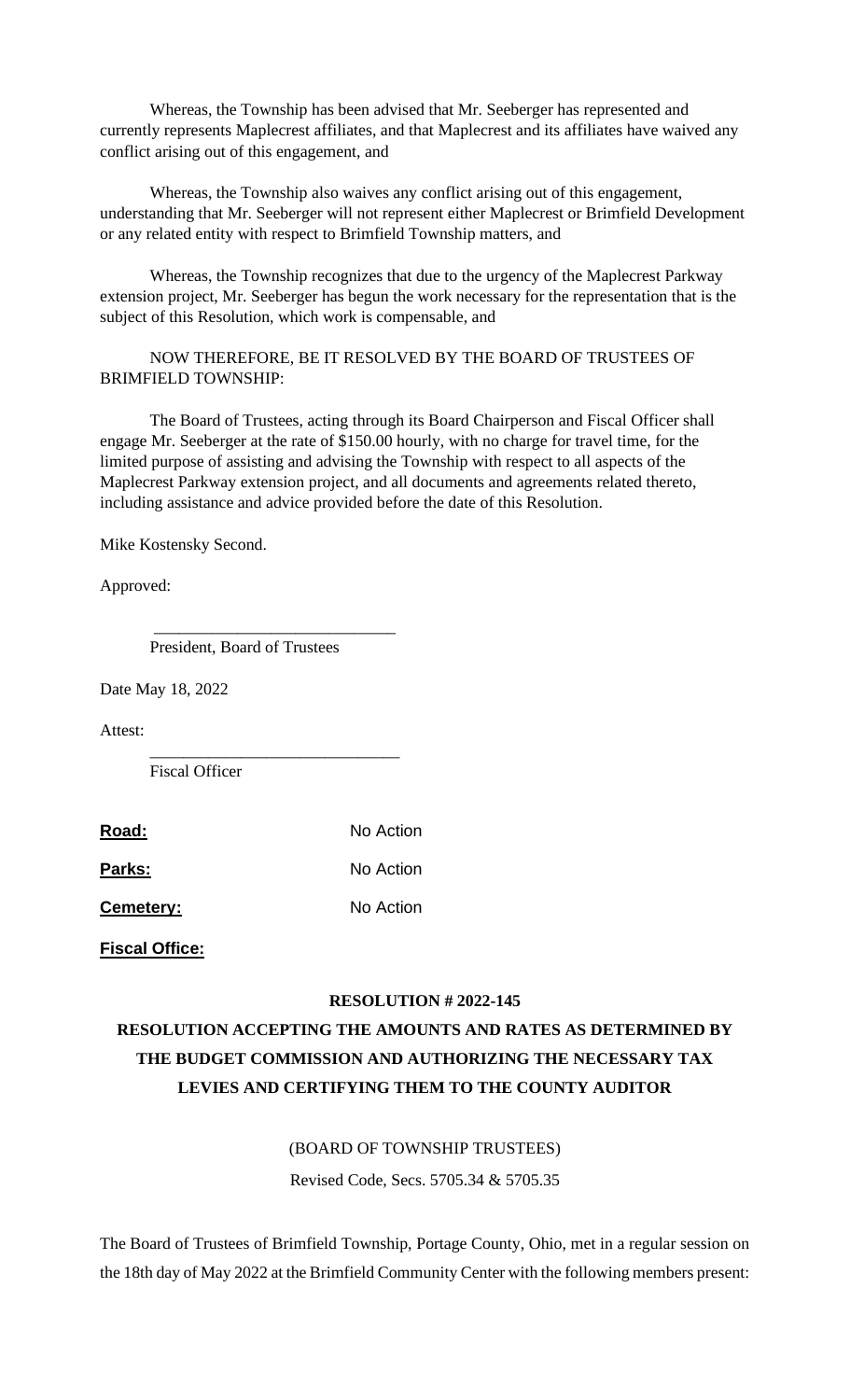Nicholas Coia, Chairman Mike Kostensky, Member Sue Fields, Member

Nicholas Coia moved the adoption of the following Resolution:

RESOLVED, By the Board of Trustees of Brimfield Township, Portage County, Ohio, in accordance with the provisions of law has previously adopted a Tax Budget for the next succeeding fiscal year commencing January  $1<sup>st</sup>$ , 2022; and

WHEREAS, The Budget Commission of Portage County, Ohio, has certified its action thereon to this Board together with an estimate by the County Auditor of the rate of each tax necessary to be levied by this Board, and what part thereof is without, and what part within, the ten mill tax limitation; therefore, be it

RESOLVED, By the Board of Trustees of Brimfield Township, Portage County, Ohio, that the amounts and rates, as determined by the Budget Commission in its certification, be and the same are hereby accepted; and be it further

RESOLVED, that there be and is hereby levied on the tax duplicate of said Township the rate of each tax necessary to be levied within and without the ten mill limitation as follows:

## **SCHEDULE A**

# SUMMARY OF AMOUNTS REQUIRED FROM GENERAL PROPERTY TAX APPROVED BY BUDGET COMMISSION AND COUNTY AUDITOR'S ESTIMATED TAX RATES

|                          | Amount         |                   |            |                              |
|--------------------------|----------------|-------------------|------------|------------------------------|
|                          | Approved by    | Amount to         |            |                              |
|                          | <b>Budget</b>  | <b>Be Derived</b> |            |                              |
|                          | Commission     | from Levies       |            |                              |
|                          | Inside 10 Mill | Outside 10        |            | County Auditor's Estimate of |
| Fund                     | Limit          | Mill Limit        |            | Tax Rate to be Levied        |
|                          |                |                   | Inside 10  | Outside 10 Mill              |
|                          |                |                   | Mill Limit | Limit                        |
|                          | \$357,571      |                   | 1.10       |                              |
|                          |                |                   |            |                              |
| <b>General Fund</b>      |                |                   |            |                              |
|                          | \$65,013       | \$754,758         | .20        | 2.85                         |
|                          |                |                   |            |                              |
| Road & Bridge            |                |                   |            |                              |
|                          |                | \$2,219,020       |            | 8.50                         |
|                          |                |                   |            |                              |
| <b>Police Protection</b> |                |                   |            |                              |
|                          |                | \$1,334,394       |            | 4.90                         |
|                          |                |                   |            |                              |
| <b>Fire Protection</b>   |                |                   |            |                              |
|                          |                | \$444,564         |            | 1.70                         |
|                          |                |                   |            |                              |
| <b>EMS</b>               |                |                   |            |                              |
|                          |                | \$417,901         |            | 1.37                         |
|                          |                |                   |            |                              |
| <b>Bond Retirement</b>   |                |                   |            |                              |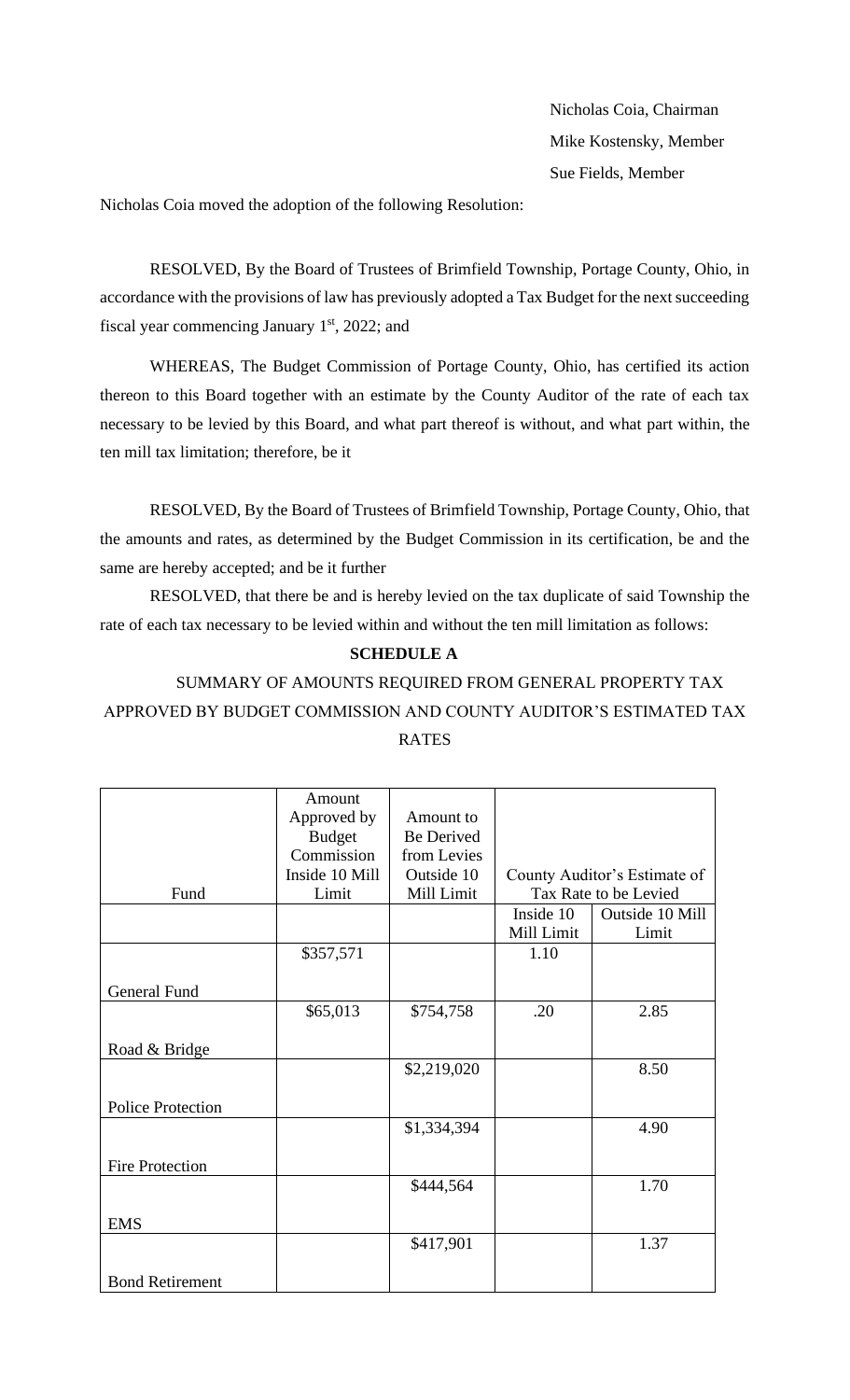| TOTAL: | \$422,583 | \$5,170,637 | 1.30 | 19.32 |
|--------|-----------|-------------|------|-------|

## **SCHEDULE B**

## LEVIES OUTSIDE 10 MILL LIMITATION

|                                                              | Date of Vote |                     |                              |
|--------------------------------------------------------------|--------------|---------------------|------------------------------|
|                                                              | &            | <b>Maximum Rate</b> | County Auditor's Estimate of |
|                                                              | Duration of  | Authorized to be    | Yield of Levy                |
| Levy Purpose                                                 | Levy         | Levied              |                              |
| Levy authorized by voters on 11/05/19                        | 2020         | 0.95                | \$244,556                    |
| not to exceed five (5) years.                                |              |                     |                              |
| Road & Bridge                                                | 2024         |                     |                              |
| Levy authorized by voters on 11/05/19                        | 2020         | 1.90                | \$510,202                    |
| not to exceed five (5) years.                                |              |                     |                              |
|                                                              | 2024         |                     |                              |
| Road & Bridge                                                |              |                     |                              |
| Levy authorized by voters on 11/06/18                        | 2018         | 4.90                | \$1,334,394                  |
| for a cont. period of time.                                  |              |                     |                              |
|                                                              | Cont         |                     |                              |
|                                                              |              |                     |                              |
| <b>Fire Protection</b>                                       |              |                     |                              |
| Levy authorized by voters on 05/07/19                        | 2019         | 0.85                | \$217,159                    |
| not to exceed five (5) years.                                |              |                     |                              |
|                                                              | 2023         |                     |                              |
| <b>EMS Services</b>                                          |              |                     |                              |
| Levy authorized by voters on 05/07/19                        | 2019         | 0.85                | \$227,406                    |
| not to exceed five (5) years.                                |              |                     |                              |
|                                                              | 2023         |                     |                              |
| <b>EMS Services</b><br>Levy authorized by voters on 03/15/16 |              | 2.90                |                              |
| for a Cont. period of time                                   | 2016         |                     | \$784,306                    |
|                                                              | Cont         |                     |                              |
|                                                              |              |                     |                              |
| <b>Police Protection</b>                                     |              |                     |                              |
| Levy authorized by voters on 08/07/12                        | 2012         | 2.90                | \$763,728                    |
| for a Cont. period of time                                   |              |                     |                              |
|                                                              | Cont         |                     |                              |
| <b>Police Protection</b>                                     |              |                     |                              |
| Levy authorized by voters on 11/08/05                        | 2006         | 2.70                | \$670,987                    |
| for a Cont. period of time                                   |              |                     |                              |
|                                                              | Cont         |                     |                              |
|                                                              |              |                     |                              |
| <b>Police Protection</b>                                     |              |                     |                              |
| Levy authorized by voters on 11/03/20                        | 2020         | 1.37                | \$417,901                    |
| not to exceed 28 years.                                      |              |                     |                              |
|                                                              | 2047         |                     |                              |
| <b>Bond Retirement</b>                                       |              |                     |                              |

## and be it further

RESOLVED, That the Clerk of this Board be and is hereby directed to certify a copy of this Resolution to the County Auditor of said County.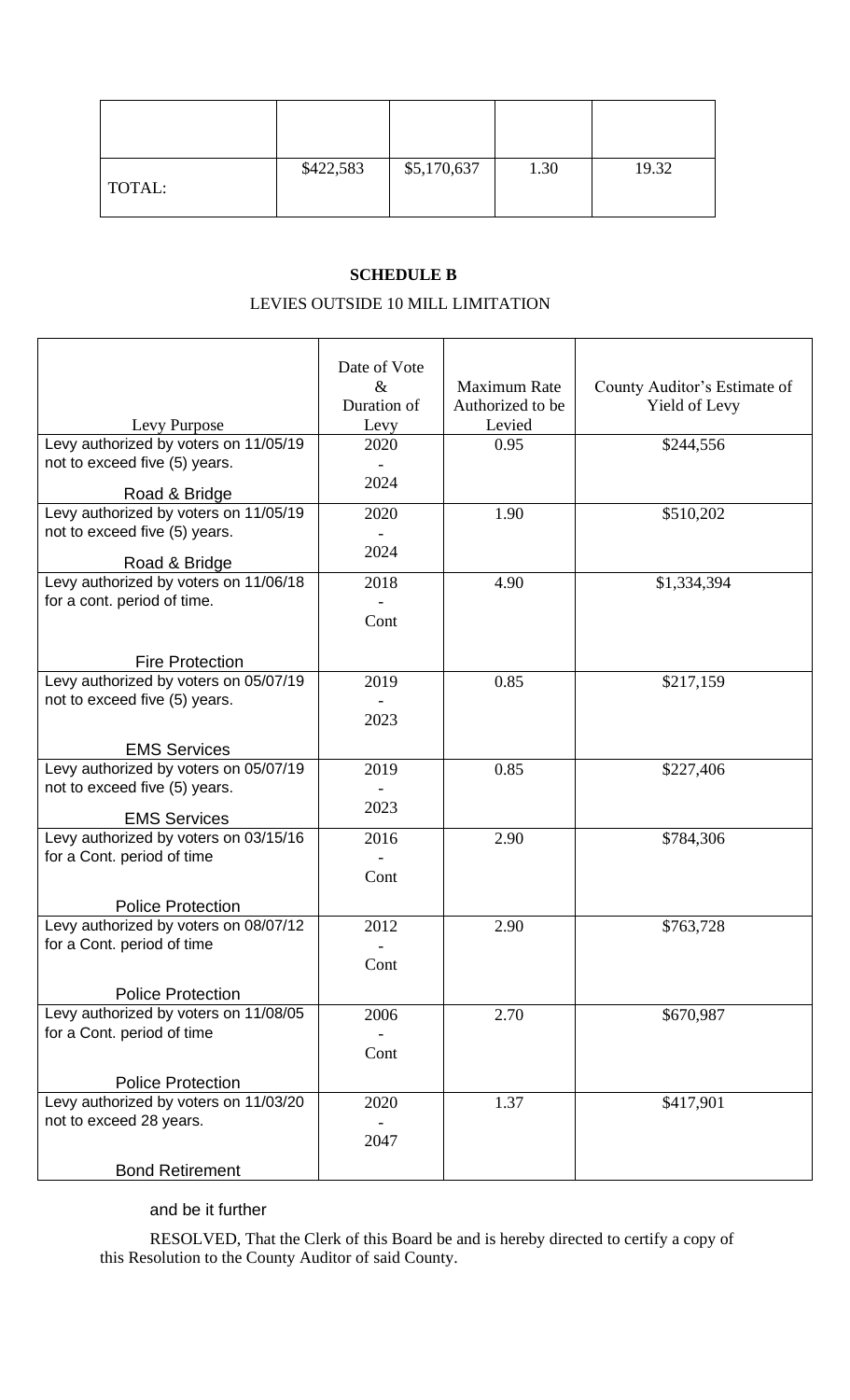Sue Fields seconded the Resolution and the roll being called upon its adoption the vote resulted as follows:

Nicholas Coia - Yea Mike Kostensky - Yea Sue Fields - Yea

Adopted the 18th day of May 2022

Clerk of the Board of Township Trustees Brimfield Township Portage County, Ohio

\_\_\_\_\_\_\_\_\_\_\_\_\_\_\_\_\_\_\_\_\_\_\_\_\_\_\_\_\_\_\_\_

## CERTIFICATE OF COPY ORIGINAL ON FILE

I, John Dalziel, Clerk of the Board of Township Trustees of

Brimfield Township, in said County, and in whose custody the Files and Records of said Board are required by the laws of the State of Ohio to be kept, do hereby certify that the foregoing is taken and copied from the original May 18, 2022 minutes now on file with said Board, that the foregoing has been compared by me with said original document, and that the same is a true and correct copy thereof.

WITNESS my signature, this 18th day of May 2022

Clerk of the Board of Township Trustees Brimfield Township Portage County, Ohio

\_\_\_\_\_\_\_\_\_\_\_\_\_\_\_\_\_\_\_\_\_\_\_\_\_\_\_\_\_\_\_\_\_\_\_

MOTION #2022-146

Mike Kostensky moved to request that department heads include call stats and zoning violations to the trustee report. Nicholas Coia second.

| Mike Kostensky | - yea | Sue Fields - yea   |
|----------------|-------|--------------------|
| Nicholas Coia  | - yea | <b>Motion Pass</b> |

### **MOTION #2022-147 FOR EXECUTIVE SESSION BRIMFIELD TOWNSHIP BOARD OF TRUSTEES**

This date, May 18, 2022, Trustee Nicholas Coia moved to convene in executive session, pursuant to Ohio Revised Code Section 121.22(G), for the purpose of considering the following matters at 10:00 AM:

A check mark must be placed next to the applicable section(s):

- $\Box$  (1) To consider the:
	- X appointment,
	- ☐ employment,
	- $\square$  dismissal,
	- $\square$  discipline,
	- ☐ promotion,
	- □ demotion,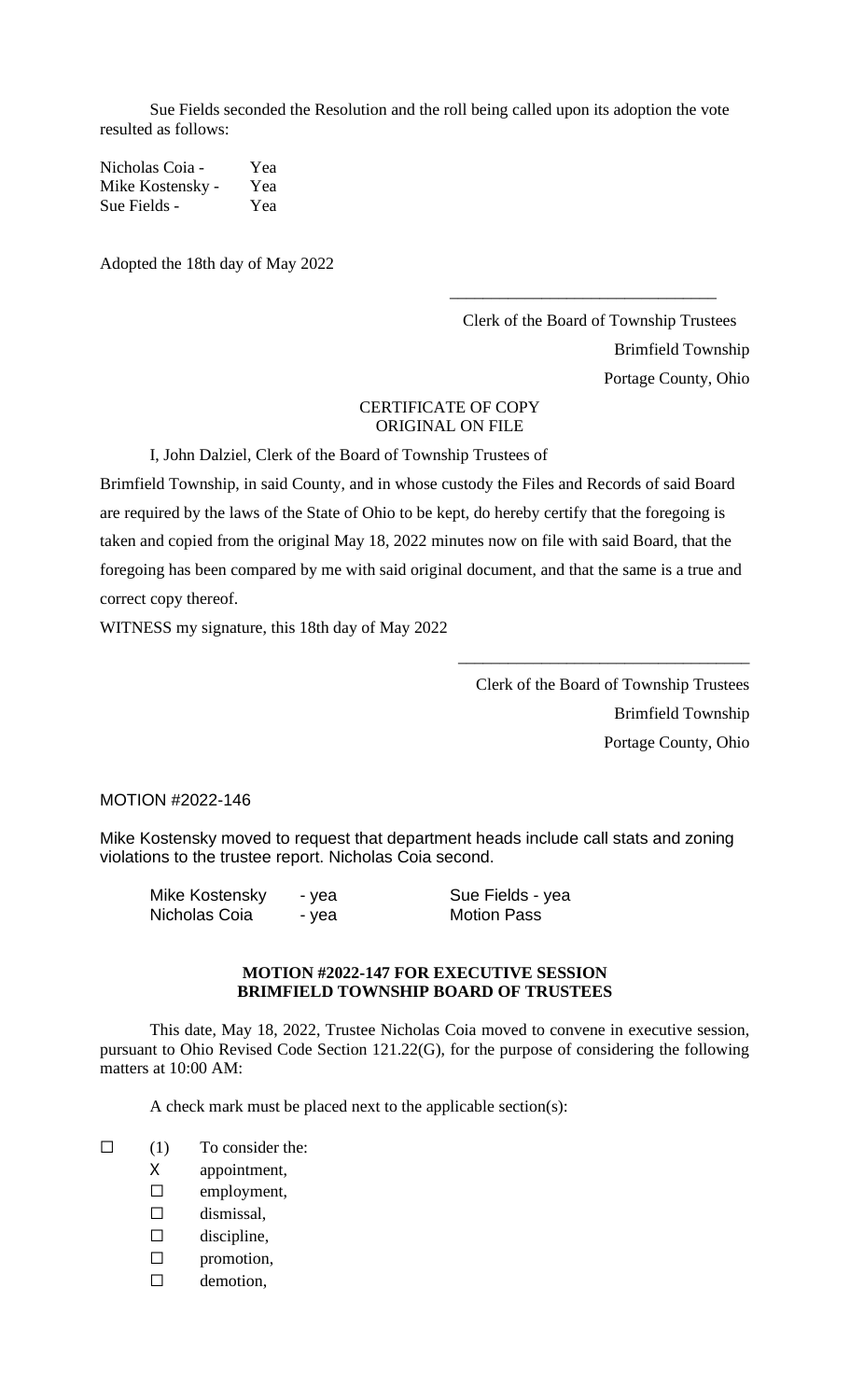$\Box$  or compensation of a public employee or official,

X or the investigation of charges or complaints against a public employee, official, licensee, or regulated individual, unless the public employee, official, licensee, or regulated individual requests a public hearing.

Except as otherwise provided by law, no public body shall hold an executive session for the discipline of an elected official for conduct related to the performance of the elected official's official duties or for the elected official's removal from office. If a public body holds an executive session pursuant to division  $(G)(1)$  of this section, the motion and vote to hold that executive session shall state which one or more of the approved purposes listed in division (G)(1) of this section are the purposes for which the executive session is to be held but need not include the name of any person to be considered at the meeting.

Additional Comments (if applicable) \_\_\_\_\_\_\_\_\_\_\_\_\_\_\_\_\_\_\_\_\_\_\_\_\_\_\_\_\_\_\_\_\_\_\_\_\_\_\_\_\_\_\_\_\_\_\_\_

 $\Box$  (2) To consider the purchase of property for public purposes, or for the sale of property at competitive bidding, if premature disclosure of information would give an unfair competitive or bargaining advantage to a person whose personal, private interest is averse to the general public interest. No member of a public body shall use division (G)(2) of this section as a subterfuge for providing covert information to prospective buyers or sellers. A purchase or sale of public property is void if the seller or buyer of the public property has received covert information from a member of a public body that has not been disclosed to the general public in sufficient time for other prospective buyers and sellers to prepare and submit offers.

\_\_\_\_\_\_\_\_\_\_\_\_\_\_\_\_\_\_\_\_\_\_\_\_\_\_\_\_\_\_\_\_\_\_\_\_\_\_\_\_\_\_\_\_\_\_\_\_\_\_\_\_\_\_\_\_\_\_\_\_\_\_\_\_\_\_\_\_\_\_\_\_\_\_\_\_\_\_

If the minutes of the public body show that all meetings and deliberations of the public body have been conducted in compliance with this section, any instrument executed by the public body purporting to convey, lease, or otherwise dispose of any right, title, or interest in any public property shall be conclusively presumed to have been executed in compliance with this section insofar as title or other interest of any bona fide purchasers, lessees, or transferees of the property is concerned.

Additional Comments (if applicable) \_\_\_\_\_\_\_\_\_\_\_\_\_\_\_\_\_\_\_\_\_\_\_\_\_\_\_\_\_\_\_\_\_\_\_\_\_\_\_\_\_\_\_\_\_\_\_\_

 $\Box$  (3) Conferences with an attorney for the public body concerning disputes involving the public body that are the subject of pending or imminent court action.

\_\_\_\_\_\_\_\_\_\_\_\_\_\_\_\_\_\_\_\_\_\_\_\_\_\_\_\_\_\_\_\_\_\_\_\_\_\_\_\_\_\_\_\_\_\_\_\_\_\_\_\_\_\_\_\_\_\_\_\_\_\_\_\_\_\_\_\_\_\_\_\_\_\_\_\_\_\_

Additional Comments (if applicable)

☐ (4) Preparing for, conducting, or reviewing negotiations or bargaining sessions with public employees concerning their compensation or other terms and conditions of their employment.

\_\_\_\_\_\_\_\_\_\_\_\_\_\_\_\_\_\_\_\_\_\_\_\_\_\_\_\_\_\_\_\_\_\_\_\_\_\_\_\_\_\_\_\_\_\_\_\_\_\_\_\_\_\_\_\_\_\_\_\_\_\_\_\_\_\_\_\_\_\_\_\_\_\_\_\_\_\_

Additional Comments (if applicable) \_\_\_\_\_\_\_\_\_\_\_\_\_\_\_\_\_\_\_\_\_\_\_\_\_\_\_\_\_\_\_\_\_\_\_\_\_\_\_\_\_\_\_\_\_\_\_\_

 $\square$  (5) Matters required to be kept confidential by federal law or regulations or state statutes.

\_\_\_\_\_\_\_\_\_\_\_\_\_\_\_\_\_\_\_\_\_\_\_\_\_\_\_\_\_\_\_\_\_\_\_\_\_\_\_\_\_\_\_\_\_\_\_\_\_\_\_\_\_\_\_\_\_\_\_\_\_\_\_\_\_\_\_\_\_\_\_\_\_\_\_\_\_\_

\_\_\_\_\_\_\_\_\_\_\_\_\_\_\_\_\_\_\_\_\_\_\_\_\_\_\_\_\_\_\_\_\_\_\_\_\_\_\_\_\_\_\_\_\_\_\_\_\_\_\_\_\_\_\_\_\_\_\_\_\_\_\_\_\_\_\_\_\_\_\_\_\_\_\_\_\_\_

Additional Comments (if applicable) \_\_\_\_\_\_\_\_\_\_\_\_\_\_\_\_\_\_\_\_\_\_\_\_\_\_\_\_\_\_\_\_\_\_\_\_\_\_\_\_\_\_\_\_\_\_\_\_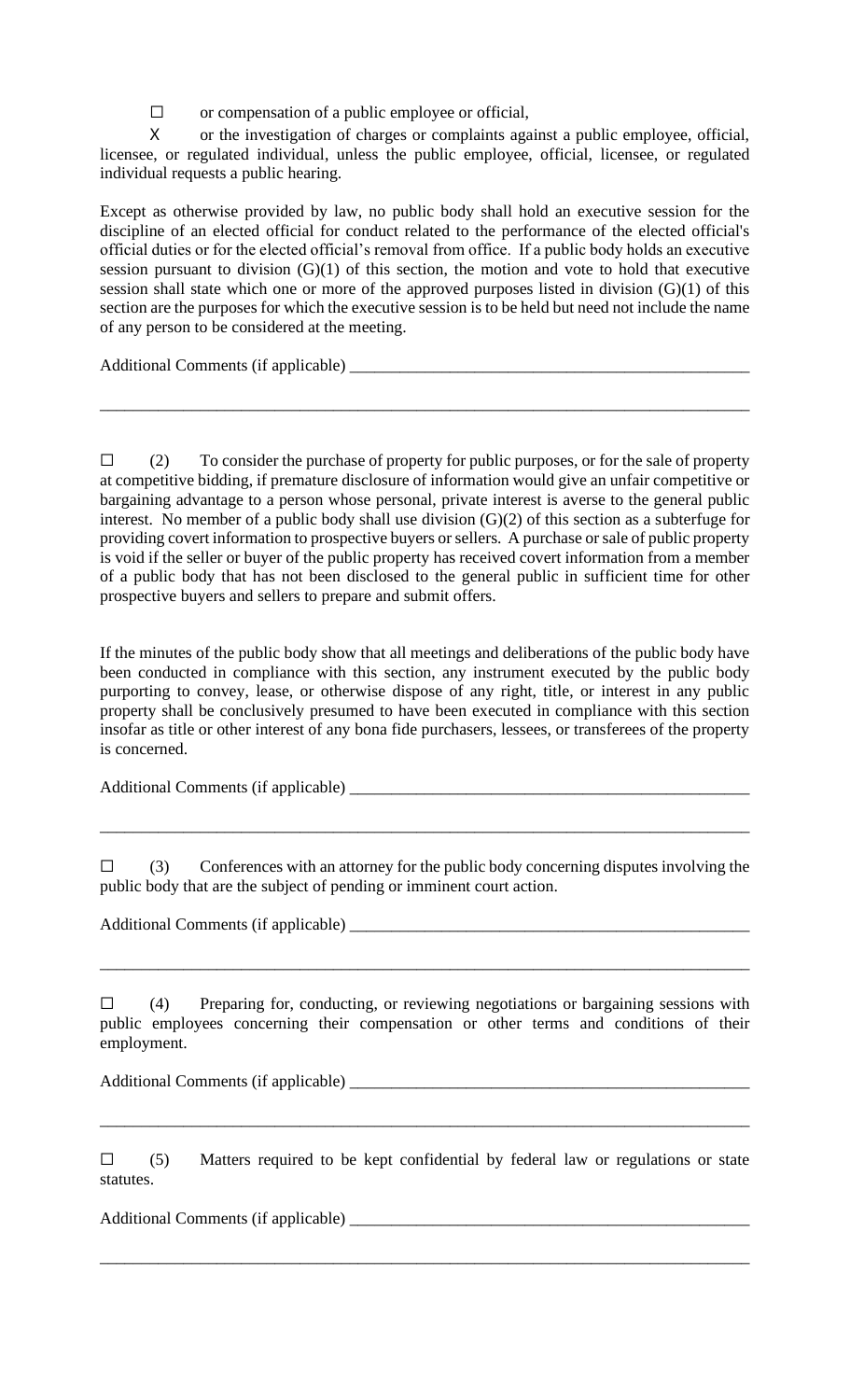$\Box$  (6) Details relative to the security arrangements and emergency response protocols for a public body or a public office, if disclosure of the matters discussed could reasonably be expected to jeopardize the security of the public body or public office.

\_\_\_\_\_\_\_\_\_\_\_\_\_\_\_\_\_\_\_\_\_\_\_\_\_\_\_\_\_\_\_\_\_\_\_\_\_\_\_\_\_\_\_\_\_\_\_\_\_\_\_\_\_\_\_\_\_\_\_\_\_\_\_\_\_\_\_\_\_\_\_\_\_\_\_\_\_\_

Additional Comments (if applicable)

 $\square$  (7) To consider confidential information related to the marketing plans, specific business strategy, production techniques, trade secrets, or personal financial statements of an applicant for economic development assistance, or to negotiations with other political subdivisions respecting requests for economic development assistance, provided that both of the following conditions apply:

(a) The information is directly related to a request for economic development assistance that is to be provided or administered under any provision of Chapter 715., 725., 1724., or 1728. or sections 701.07, 3735.67 to 3735.70, 5709.40 to 5709.43, 5709.61 to 5709.69, 5709.73 to 5709.75, or 5709.77 to 5709.81 of the Revised Code, or that involves public infrastructure improvements or the extension of utility services that are directly related to an economic development project.

(b) A unanimous quorum of the public body determines, by a roll call vote, that the executive session is necessary to protect the interests of the applicant or the possible investment or expenditure of public funds to be made in connection with the economic development project.

The motion was seconded by Trustee Mike Kostensky.

| Roll Call Vote: | Trustee | Nicholas Coia  | Yea |
|-----------------|---------|----------------|-----|
|                 | Trustee | Mike Kostensky | Yea |
|                 | Trustee | Sue Field      | Yea |

### **MOTION #2022-148 FOR EXECUTIVE SESSION BRIMFIELD TOWNSHIP BOARD OF TRUSTEES**

This date, May 18, 2022, Trustee Nicholas Coia moved to convene in executive session, pursuant to Ohio Revised Code Section 121.22(G), for the purpose of considering the following matters at 10:00 AM:

A check mark must be placed next to the applicable section(s):

- $\Box$  (1) To consider the:
	- □ appointment,
		- ☐ employment,
		- $\square$  dismissal,
		- $\square$  discipline,
		- ☐ promotion,
		- □ demotion,
		- $\Box$  or compensation of a public employee or official,

☐ or the investigation of charges or complaints against a public employee, official, licensee, or regulated individual, unless the public employee, official, licensee, or regulated individual requests a public hearing.

Except as otherwise provided by law, no public body shall hold an executive session for the discipline of an elected official for conduct related to the performance of the elected official's official duties or for the elected official's removal from office. If a public body holds an executive session pursuant to division (G)(1) of this section, the motion and vote to hold that executive session shall state which one or more of the approved purposes listed in division  $(G)(1)$  of this section are the purposes for which the executive session is to be held but need not include the name of any person to be considered at the meeting.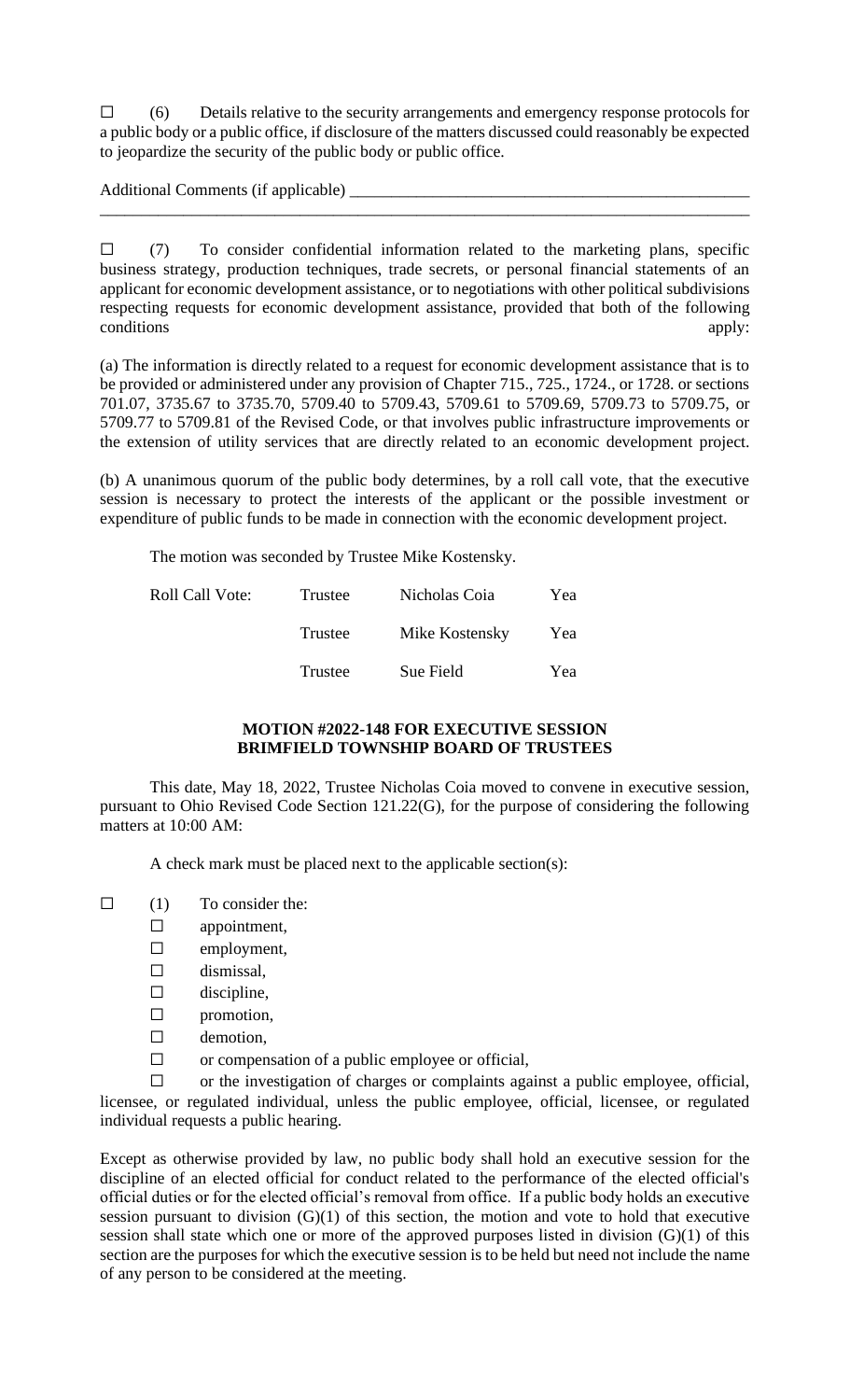$\Box$  (2) To consider the purchase of property for public purposes, or for the sale of property at competitive bidding, if premature disclosure of information would give an unfair competitive or bargaining advantage to a person whose personal, private interest is averse to the general public interest. No member of a public body shall use division (G)(2) of this section as a subterfuge for providing covert information to prospective buyers or sellers. A purchase or sale of public property is void if the seller or buyer of the public property has received covert information from a member of a public body that has not been disclosed to the general public in sufficient time for other prospective buyers and sellers to prepare and submit offers.

\_\_\_\_\_\_\_\_\_\_\_\_\_\_\_\_\_\_\_\_\_\_\_\_\_\_\_\_\_\_\_\_\_\_\_\_\_\_\_\_\_\_\_\_\_\_\_\_\_\_\_\_\_\_\_\_\_\_\_\_\_\_\_\_\_\_\_\_\_\_\_\_\_\_\_\_\_\_

If the minutes of the public body show that all meetings and deliberations of the public body have been conducted in compliance with this section, any instrument executed by the public body purporting to convey, lease, or otherwise dispose of any right, title, or interest in any public property shall be conclusively presumed to have been executed in compliance with this section insofar as title or other interest of any bona fide purchasers, lessees, or transferees of the property is concerned.

Additional Comments (if applicable) \_\_\_\_\_\_\_\_\_\_\_\_\_\_\_\_\_\_\_\_\_\_\_\_\_\_\_\_\_\_\_\_\_\_\_\_\_\_\_\_\_\_\_\_\_\_\_\_

 $\square$  (3) Conferences with an attorney for the public body concerning disputes involving the public body that are the subject of pending or imminent court action.

\_\_\_\_\_\_\_\_\_\_\_\_\_\_\_\_\_\_\_\_\_\_\_\_\_\_\_\_\_\_\_\_\_\_\_\_\_\_\_\_\_\_\_\_\_\_\_\_\_\_\_\_\_\_\_\_\_\_\_\_\_\_\_\_\_\_\_\_\_\_\_\_\_\_\_\_\_\_

Additional Comments (if applicable) \_\_\_\_\_\_\_\_\_\_\_\_\_\_\_\_\_\_\_\_\_\_\_\_\_\_\_\_\_\_\_\_\_\_\_\_\_\_\_\_\_\_\_\_\_\_\_\_

X (4) Preparing for, conducting, or reviewing negotiations or bargaining sessions with public employees concerning their compensation or other terms and conditions of their employment.

\_\_\_\_\_\_\_\_\_\_\_\_\_\_\_\_\_\_\_\_\_\_\_\_\_\_\_\_\_\_\_\_\_\_\_\_\_\_\_\_\_\_\_\_\_\_\_\_\_\_\_\_\_\_\_\_\_\_\_\_\_\_\_\_\_\_\_\_\_\_\_\_\_\_\_\_\_\_

Additional Comments (if applicable) \_\_\_\_\_\_\_\_\_\_\_\_\_\_\_\_\_\_\_\_\_\_\_\_\_\_\_\_\_\_\_\_\_\_\_\_\_\_\_\_\_\_\_\_\_\_\_\_

 $\square$  (5) Matters required to be kept confidential by federal law or regulations or state statutes.

\_\_\_\_\_\_\_\_\_\_\_\_\_\_\_\_\_\_\_\_\_\_\_\_\_\_\_\_\_\_\_\_\_\_\_\_\_\_\_\_\_\_\_\_\_\_\_\_\_\_\_\_\_\_\_\_\_\_\_\_\_\_\_\_\_\_\_\_\_\_\_\_\_\_\_\_\_\_

Additional Comments (if applicable) \_\_\_\_\_\_\_\_\_\_\_\_\_\_\_\_\_\_\_\_\_\_\_\_\_\_\_\_\_\_\_\_\_\_\_\_\_\_\_\_\_\_\_\_\_\_\_\_

☐ (6) Details relative to the security arrangements and emergency response protocols for a public body or a public office, if disclosure of the matters discussed could reasonably be expected to jeopardize the security of the public body or public office.

\_\_\_\_\_\_\_\_\_\_\_\_\_\_\_\_\_\_\_\_\_\_\_\_\_\_\_\_\_\_\_\_\_\_\_\_\_\_\_\_\_\_\_\_\_\_\_\_\_\_\_\_\_\_\_\_\_\_\_\_\_\_\_\_\_\_\_\_\_\_\_\_\_\_\_\_\_\_

Additional Comments (if applicable) \_\_\_\_\_\_\_\_\_\_\_\_\_\_\_\_\_\_\_\_\_\_\_\_\_\_\_\_\_\_\_\_\_\_\_\_\_\_\_\_\_\_\_\_\_\_\_\_

 $\Box$  (7) To consider confidential information related to the marketing plans, specific business strategy, production techniques, trade secrets, or personal financial statements of an applicant for economic development assistance, or to negotiations with other political subdivisions respecting requests for economic development assistance, provided that both of the following

\_\_\_\_\_\_\_\_\_\_\_\_\_\_\_\_\_\_\_\_\_\_\_\_\_\_\_\_\_\_\_\_\_\_\_\_\_\_\_\_\_\_\_\_\_\_\_\_\_\_\_\_\_\_\_\_\_\_\_\_\_\_\_\_\_\_\_\_\_\_\_\_\_\_\_\_\_\_